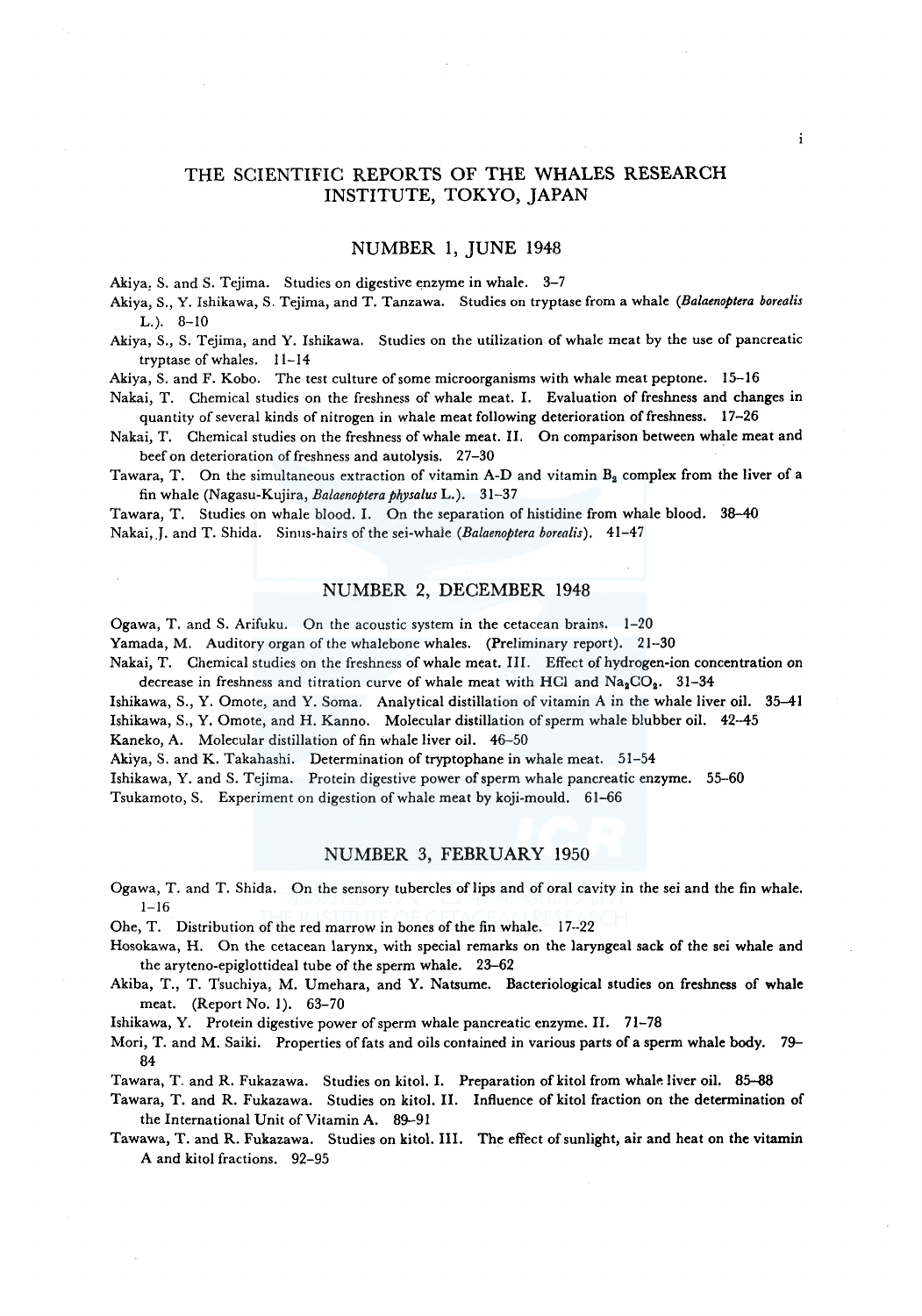ii

Tawara, T. On the respiratory pigments of whale (Studies on whale blood II.). 96-101

Yoshida, M. Research on methionine in whale. 102-105

Mizue, K. Factory ship whaling around Bonin Islands in 1948. 106-ll8

Mizue, K. and H. Jimbo. Statistic study of foetuses of whales. 119-131

Nishiwaki, M. and K. Hayashi. Biological survey of fin and blue whales taken in the Antarctic season 1947-48 by the Japanese fleet. 132-190

# NUMBER 4, AUGUST 1950

Omura, H. On the body weight of sperm and sei whales located in the adjacent waters of Japan. 1-13 Omura, H. Diatom infection on blue and fin whales in the Antarctic whaling area V (the Ross Sea area). 14-26

Omura, H. Whales in the adjacent waters of Japan. 27-113

Nishiwaki, M. Determination of the age of Antarctic blue and fin whales by the colour changes in crystalline lens. 115-161

Nishiwaki, M. Age characteristics in baleen plates. 162-183

Nishiwaki, M. On the body weight of whales. 184-209

# NUMBER 5, JUNE 1951

- Akiba, T., M. Umehara and Y. Natsume. Bacteriological studies on freshness of whale meat. (Report No. II.). 1-4
- Hosokawa, H. On the pelvic cartilages of the Balaenoptera-foetuses, with remarks on the specifical and sexual difference. 5-15
- Ohe, T. Iconography on the abdominal cavity and viscera of the Balaenoptera, with special remarks upon the peritoneal coverings. 17-39
- Akiya, S. and O. Hoshino. Isolation of histidine from whale blood using 3,4-dichlorobenzene sulfonic acid. 41-47
- Tawara, T. and R. Fukazawa. Studies on kitol. IV. Purification of kitol by chromatographic. 49-51

Ishikawa, S., Y. Omote and H. Okuda. Substances related to vitamin A in the whale liver oil. 53-59

Ishikawa, S., Y. Omote, M. Kijima and H. Okuda. Thermal decomposition of kitol. 61-69

Mizue, K. Grey whales in the east sea area of Korea. 71-79

Mizue, K. Food of whales (In the adjacent waters of Japan). 81-90

Nishiwaki, M. and T. Ohe. Biological investigation on blue whales *(Balaenoptera musculus)* and fin whales *(Balaenoptera physalus)* caught by the Japanese Antarctic whaling fleets. 91-167

# NUMBER 6, DECEMBER 1951

Hosokawa, H. On the extrinsic eye muscles of the whale. with special remarks upon the innervation and function of the musculus retractor bulbi. 1-33

Murata, T. Histological studies on the respiratory portions of the lungs of cetacea. 35-47

Kojima, T. On the brain of the sperm whale *(Physeter catodon* L.). 49-72

Mizue, K. and T. Murata. Biological investigation on the whales caught by theJapanese Antarctic whaling fleets season 1949-50. 73-131

Nishiwaki, M. On the periodic mark on the baleen plates as the sign of annual growth. 133-152

- Nishiwaki, M. and T. Hibiya. On the sexual maturity of the sperm whales (Physeter catodon) found in the adjacent waters of Japan (I). 153-165
- Nakai, T. Chemical studies on freshness of whale meat. IV. Some informations of *Archomobacter ubiquitum*  isolated from whale carcass. 167-176
- Nakai, T. and H. Ono. The effects of electric shock and fatigue on post-mortem changes in muscle. 177- 185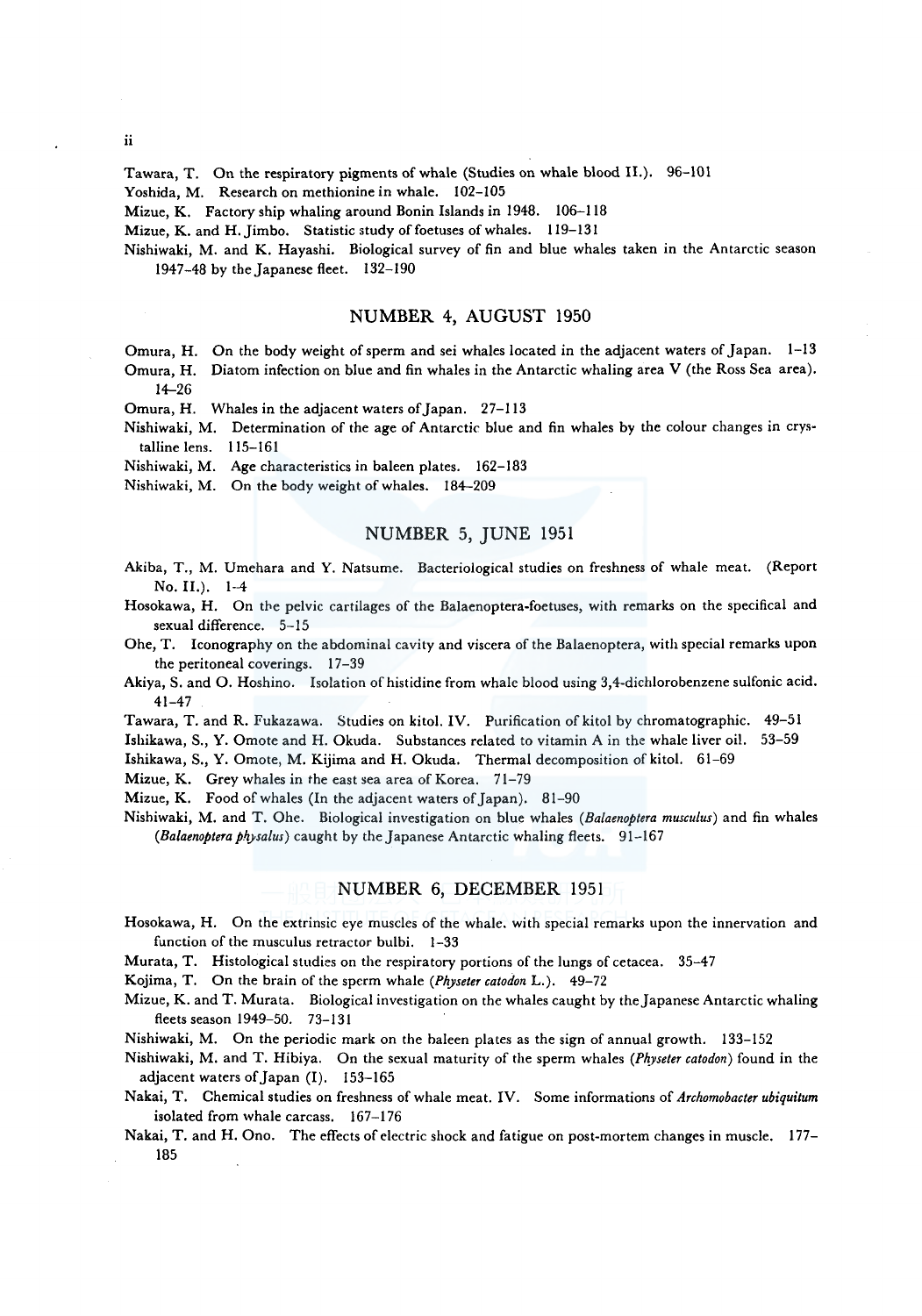Omote, Y. Complete recovery of vitamin A from molecular distillation residue of whale-liver oil. 187- 191

Omote, Y. Chemical structure of kitol  $(I)$ . Double bonds and hydroxyl groups. 193-198

Hirata, M. Experimental investigation on flattened head harpoon. An attempt for restraining ricochet. 199-207

# NUMBER 7, JULY 1952

- Ogawa, T. On the cardiac nerves of some cetacea, with special reference to those of *Berardius bairdii*  Stejneger. 1-22
- Akiya, S., 0. Hoshino and N. Motohashi. On an attempt to preserve whale meat freshness with 5-nitrofurfuriden aminoguanidine from decay. 23-30
- Akiya, S. and R. Sawamura. Colorimetric determination of 5-nitro-2-furfuridene aminoguanidine. 31-36

Tomiyama, S. and M. Takao. Studies on utilization of higher fatty alcohol from sperm whale oil. 37-46

Omote, Y. A rapid method for the separate determination of vitamin A and kitol in the whale-liver oil. 47-50

Arai, Y. and S. Sakai. Whale meat in nutrition. 51-67

- Yamaguchi, K. and K. Fujino. On the serological constitution of striped dolphin *(Prodelphinus caeruleoalbus*  (Meyen)) (I). 67-77
- Nishimoto, S., M. Tozawa and T. Kawakami, Food ofsei whales *(Balaenoptera borealis)* caught in the Bonin Island waters. 79-85
- Nishiwaki, M. On the age-determination of Mystacoceti, chiefly blue and fin whales. 87-119
- Nishiwaki, M. and T. Hibiya. On the sexual maturity of the sperm whales *(Physeter catodon)* found in the adjacent waters of Japan (II). 121-124
- Ohno, M. and K. Fujino. Biological investigation on the whales caught by the Japanese Antarctic whaling fleets, season 1950/51. 125-183

# NUMBER 8, JUNE 1953

Yamada, M. Contribution to the anatomy of the organ of hearing of whales. 1-79

Omura, H. Biological study on humpback whales in the Antarctic whaling areas IV and V. 81-102

Fujino, K. On the serological constitutions of the sei-, fin-, blue- and humpback-whales (I). 103-125

Ogawa, T. On the presence and disappearance of the hind limb in the cetacean embryos. 127-132

- Nishiwaki, M. and T. Yagi. On the age and the growth of teeth in a dolphin *(Prodelphinuscaeruleo-albus).*  (I). 133-146
- Kakuwa, Z., T. Kawakami and K. lguchi. Biological investigation on the whales caught by the Japanese Antarctic whaling fleets in the 1951-52 season. 147-213

Nishiwaki, M. Hermaphroditism in a dolphin *(Prodelphinuscaeruleo-albus).* 215-218

# NUMBER 9, JUNE 1954

- Akiya, S., 0. Hoshino and N. Motohashi. Attempt to preserve freshness of whale meat with germicides. II. 1-10
- Ogawa, T. On the musculature of the sinus venosus and its continuation with the so-called conducting system of the whale's heart. 11-35
- Yamada, M. Some remarks on the pygmy sperm whale, *Kogia.* 37-58

Yamada, M. An account of a rare porpoise, *Feresa* Gray from Japan. 59-88

Omura, H. and K. Fujino. Sei whales in the adjacent waters of Japan. II. Further studies on the external characters. 89-103

Fujino, K. On the serological constitution of the sperm- and Baird beaked-whales (I) Blood groups of the sperm- and Baird beaked-whales. 105-120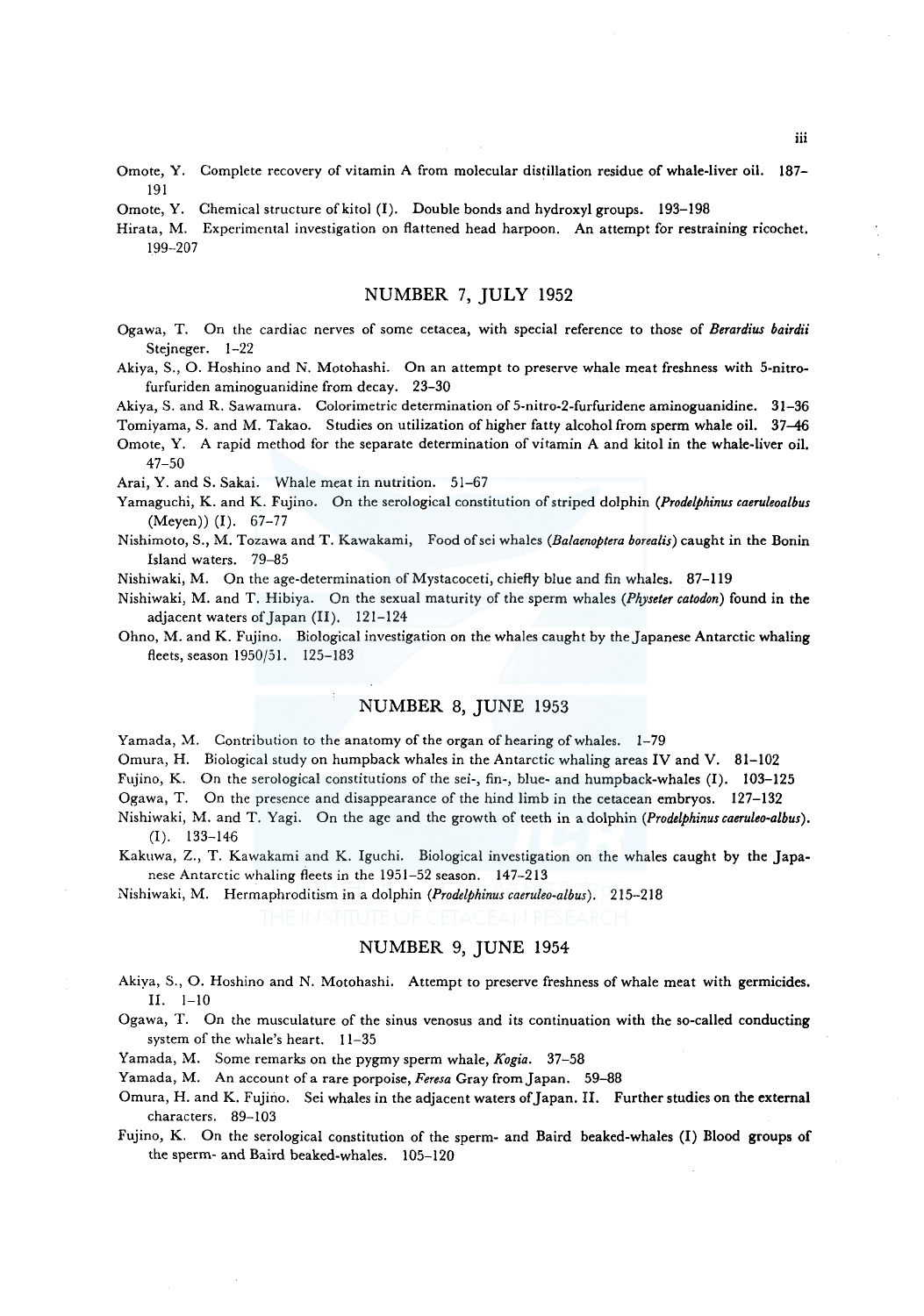Fujino, K. On the body proportions of the fin whales *(Balaenoptera physalus* (L)) caught in the northern Pacific Ocean (I) (Preliminary report). 121-163

Nishiwaki, M., T. Hibiya and S. Kimura. On the sexual maturity of the sei whale of the Bonin waters. 165-177

Uda, M. Studies of the relation between the whaling grounds and the hydrographical conditions (I). 179-187

# NUMBER 10, JUNE 1955

Hosokawa, H. Cross-sections of a 12-mm. dolphin embryo. 1-68

Nemoto, T. White scars on whales (I) Lamprey marks. 67-77

Omura, H. and T. Nemoto. Sei whales in the adjacent waters of Japan. III. Relation between movement and water temperature of the sea. 79-87

Omura, H., K. Fujino and S. Kimura. Beaked whale *Berardius bairdi* of Japan, with notes of *Z,iphius cavirostris.* 89-132

Fujino, K. On the body weight of the sei whales located in the adjacent waters of Japan (II.) 133-141

Nishiwaki, M. On the sexual maturity of the Antarctic male sperm whale *(Physeter catodon* L.). 143-149

Ohta, K., T. Watarai, T. Oishi, Y. Ueshiba, S. Hirose, T. Yoshizawa, Y. Akikusa, M. Sato and K. Okano, Composition of fin whale milk. 151-167

# NUMBER 11, JUNE 1956

Omura, H. and H. Sakiura. Studies on the little piked whale from the coast of Japan. 1-37

Nishiwaki, M., T. Hibiya and S. Kimura. On the sexual maturity of the sperm whale *(Physeter catodon)*  found in the North Pacific. 39-46

Fujino, K. On the body proportions of the sperm whales *(Physeter catodon)*. 47-83

Fujino, K. On the serological constitution of the fin whales II. Further studies on blood groups. 85-98 Nemoto, T. On the diatoms of the skin film of whales in the northern Pacific. 99-132

Hoshina, T. and Y. Sugiura. On a skin disease and a nematode parasite of a dolphin, *Tursiops truncatus*  (Montagu, 1821). 133-138

Iwai, E. Descriptions on unidentified species of dibranchiate cephalopods. I. An oegopsiden squid belonging to the genus *Architeuthis*. 139-151

Iwai, E. Descriptions on unidentified species of dibranchiate cephalopods. II. A cranchiidae squid of the genus *Taonius.* 153-161

Uda, M. and K. Nasu. Studies of the whaling grounds in the northern sea-region of the Pacific Ocean in relation to the meteorological and oceanographic conditions. (Part I). ·163-179

Kimura, S. and T. Nemoto. Note on a minke whale kept alive in aquarium. 181-189

Ishikawa, Y. A characteristic property of whale oils concerning the absorption of gases. I. On the absorption of carbon dioxide by whale oils. 191-213

#### NUMBER 12, JUNE 1957

Omura, H. Osteological study of the little piked whale from the coast of Japan. 1-21

Nishiwaki, M. Age characteristics of ear plugs of whales. 23-32

Nemoto, T. Foods of baleen whales in the northern Pacific. 33-89

Nasu, K. Oceanographic conditions of the whaling grounds in the waters adjacent to Aleutian Islands and the Bering Sea in summer of 1955. 91-101

Kimura, S. The twinning in southern fin whales. 103-125

Ichihara, T. An application of linear discriminant function to external measurements of fin whale. 127- 189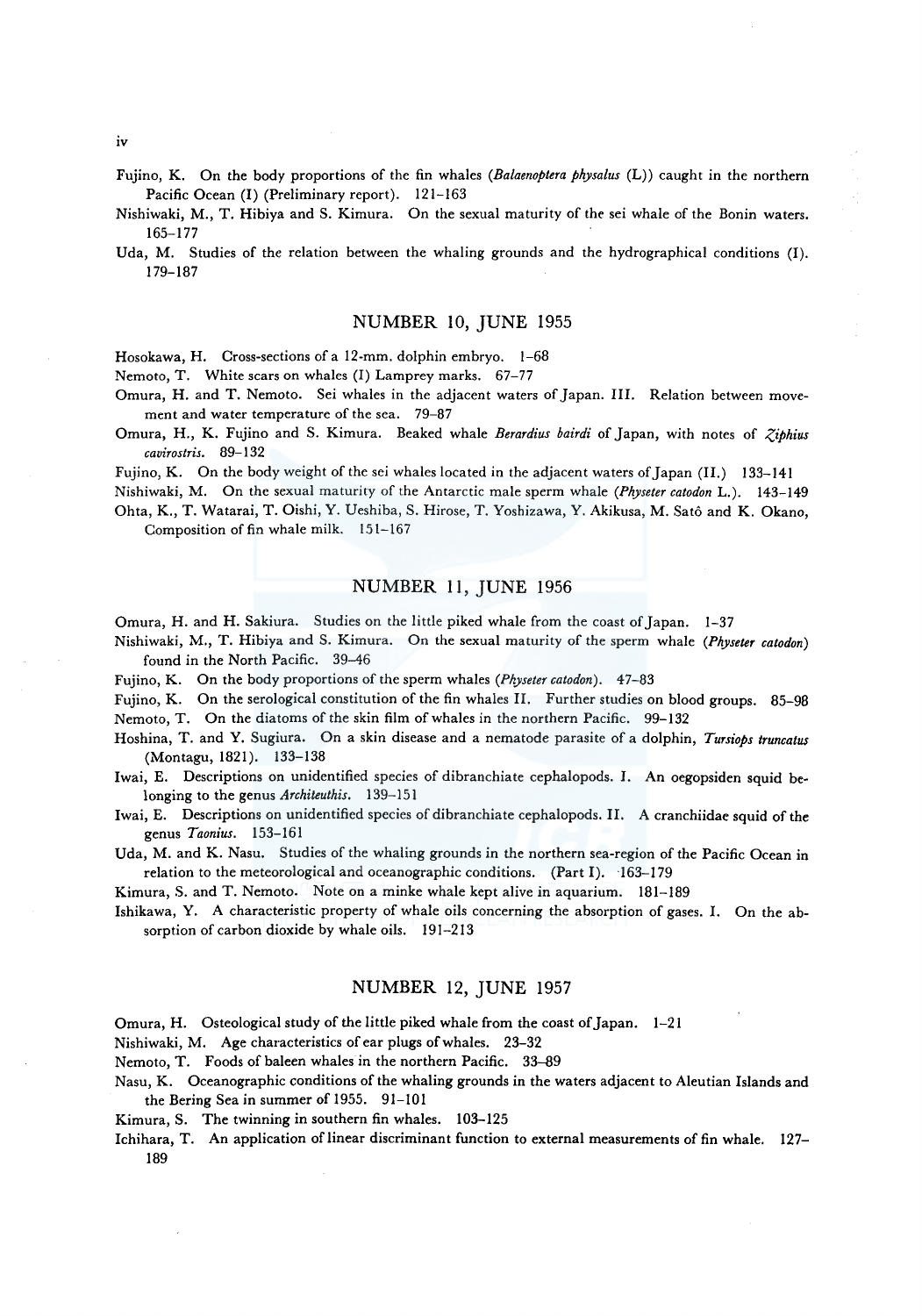Nishiwaki, M. Very small embryo of cetacea. 191-192

Nishiwaki, M. One-eyed monster of fin whale. 193-195

Ogawa, T. and T. Kamiya. A case of the cachalot with protruded rudimentary hind limbs. 197-208

- Uda, M. and A. Dairokuno. Studies of the relation between the whaling grounds and the hydrographic conditions. II. A study of the relation between the whaling grounds off Kinkazan and the boundary of water masses. 209-224
- Abe, T. Notes on fishes from the stomachs of whales taken in the Antarctic. I. *Xenocyttus nemotoi,* a new genus and new species of zeomorph fish of the subfamily *Oreosonimae* Goode and Bean, 1895. 225-233
- Tsuyuki, H. On the oils contained in various blubbers of northern elephant seal, *Mirounga angustirostris.*  235-240

#### NUMBER 13, SEPTEMBER 1958

Omura, H. North Pacific right whale. 1-52

Nishiwaki, M. and T. Kamiya. A beaked whale *Mesoplodon* stranded at Oiso Beach, Japan. 53-83

- Nishiwaki, M. and C. Handa. Killer whales caught in the coastal waters off Japan for recent 10 years. 85-96
- Ohsumi, S. (Kimura), M. Nishiwaki and T. Hibiya. Growth of fin whale in the northern Pacific. 97- 133

Nishiwaki, M., T. Hibiya and S. Ohsumi (Kimura). Age study of sperm whale based on reading of tooth laminations. 135-153

Nishiwaki, M., T. lchihara and S. Ohsumi (Kimura). Age studies of fin whale based on ear plug. 155- 169

Fujino, K. On the serological constitution of fin whale. Ill. Human B blood group substances in erythrocytes and some notes on anti-fin Ju specific antibodies. 171-184

Nemoto, T. *Cocconeis* diatoms infected on whales in the Antarctic. 185-191

Nemoto, T. and K. Nasu. *Thysanoessa macrura* as a food of baleen whales in the Antarctic. 193-199

lchihara, T. Gray whale observed in the Bering Sea. 201-205

Ohsumi, S. (Kimura). A descendant of Moby Dick or a white sperm whale. 207-209

Nasu, K. Deformed lower jaw of sperm whale. 211-212

Omura, H. Note on embryo of Baird's beaked whale. 213-214

Uda, M. and N. Suzuki. Studies of the relation between the whaling grounds and the hydrographic conditions. III. The averaged conditions of the whaling grounds and their trends of variation during 1946-55. 215-229

Seki, Y. Observations on the spinal cord of the right whale. 231-251

Kamiya, T. How to count the renculi of the cetacean kidneys, with special regard to the kidney of the right whale. 253-267

Hosokawa, H. and T. Sekino. Comparison of the size of cells and some histological formations between whales and man. 269-301

Ogawa, T., T. Tsunoda and M. Osawa. Amino acid composition of whale meat. 303-307

Ishikawa, Y. A characteristic property of whale oils concerning the absorption of gases. II. On the absorption of nitrogen by whale oils. 309-321

Tsuyuki, H. Component fatty acids of northern elephant seal oil. 323-332

# NUMBER 14, SEPTEMBER 1959

Omura, H. Bryde's whale from the coast of Japan. 1-33

Nishiwaki, M. and T. Kamiya. *Mesoplodon stejenegeri* from the coast of Japan. 35-48

Nishiwaki, M. Humpback whales in Ryukyuan waters. 49-87

Cushing, John E., K. Fujino and K. Takahashi. Glycerol-freezing technique as an aid in blood typing of whales. 89-100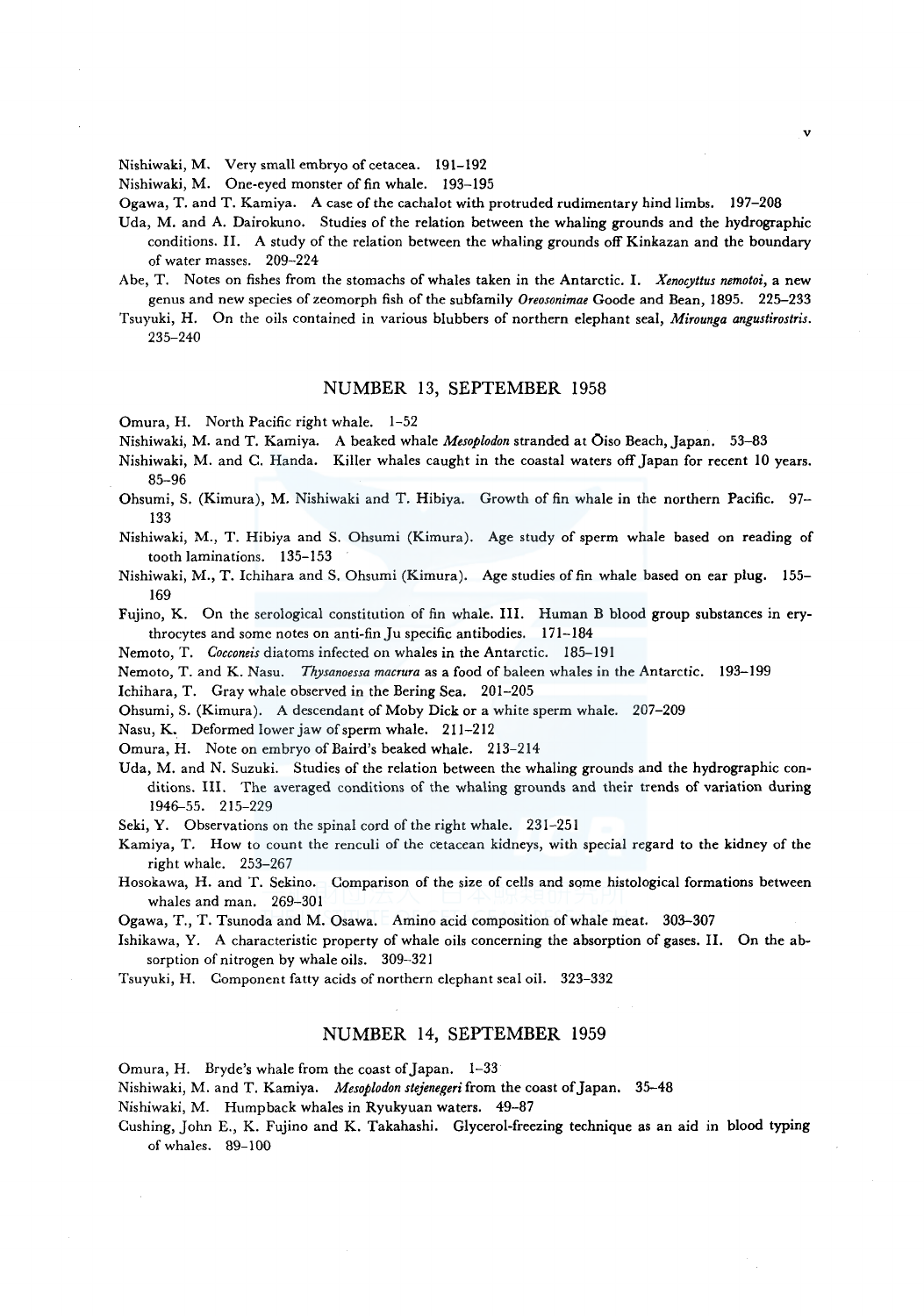Fujino, K. and John E. Cushing. Blood typing of dried whale erythrocytes with <sup>131</sup>I labelled antibody. 101-106

Ichihara, T. Formation mechanism of ear plug in baleen whales in relation to glove-finger. !07-135

Nasu, K. Surface water condition in the Antarctic whaling Pacific area in 1956-57. 137-143 Ohsumi, S. (Kimura). A deformed fin whale foetus. 145-147

Nemoto, T. Food of baleen whales with reference to whale movements. 149-290

Yamada, M. and F. Yoshizaki. Osseous labyrinth of cetacea. 291-304

Nakai, T. Distribution of amino acid in proteins from various parts of whale body. 305-326

## NUMBER 15, NOVEMBER 1960

Nishiwaki, M. Ryukyuan humpback whaling in 1960. 1-16

Ohsumi, S. Relative growth of the fin whale, *Balaenoptera ph\_vsalus* (Linn.). 17-84

Fujino, K. Immunogenetic and marking approaches to identifying subpopulations of the North Pacific whales. 85-142

Nasu, K. Oceanographic investigation in the Chukchi Sea during the summer of 1958. 143-158

Tokita, K. and ECG Research Group. Electrocardiographical studies on bottlenosed dolphin *(Tursiops truncatus).* 159-165

# NUMBER 16, MARCH 1962

Omura, H. Bryde's whale occurs on the coast of Brazil. 1-5

Omura, H. Further information on Bryde's whale from the coast of Japan. 7-18

Nishiwaki, M. Ryukyuan whaling in 1961. 19-28

Nemoto, T. A secondary sexual character of fin whales. 29-34

Omura, H., M. Nishiwaki, T. Ichihara and T. Kasuya. Osteological note of a sperm whale. 35-45

Ichihara, T. Prenatal dead foetus of baleen whales. 47-60

Nishiwaki, M. *Mesoplodon bowdoini* stranded at Akita Beach, Sea ofJapan. 61-77

Nishiwaki, M. Observation on two mandibles of *Mesoplodon.* 79-82

Sinclair, John. An early dolphin embryo *(Stene/la caeruleoalbus)* in serial sections. 83-87

Nemoto, T. Food of baleen whales collected in recent Japanese Antarctic whaling expeditions. 89-103

Uda, M. Subarctic oceanography in relation to whaling and salmon fisheries. 105-119

# NUMBER 17, FEBRUARY 1963

Nishiwaki, M., S. Ohsumi and T. Maeda. Change of form in the sperm whale accompanied with growth. 1-14

Ohsumi, S., T. Kasuya and M. Nishiwaki. The accumulation rate of dentinal growth layers in the maxillary tooth of the sperm whale. 15-35

Ichihara, T. Photometric method for counting laminae in ear plug of baleen whale. 37-48

Yoshikawa, T. and T. Suzuki. The lamination of the masseter of the humpback whale. 49-52

Fujino, K. Intra-uterine selection due to maternal-foetal in compatibility of blood type in the whales. 53-65

Cushing, John E., K. Fujino and N. Calaprice. The Ju blood typing system of the sperm whale and specific soluble substances. 67-77

Nemoto, T. New records of sperm whales with protruded rudimentary hind limbs. 79-81

Nemoto, T. and K. Nasu. Stones and other aliens in the stomachs of sperm whales in the Bering Sea. 83-91

Nishiwaki, M. Taxonomical consideration on genera of *Delphinidae.* 93-103

Nasu, K. Oceanography and whaling ground in the subarctic region of the Pacific Ocean. 105-155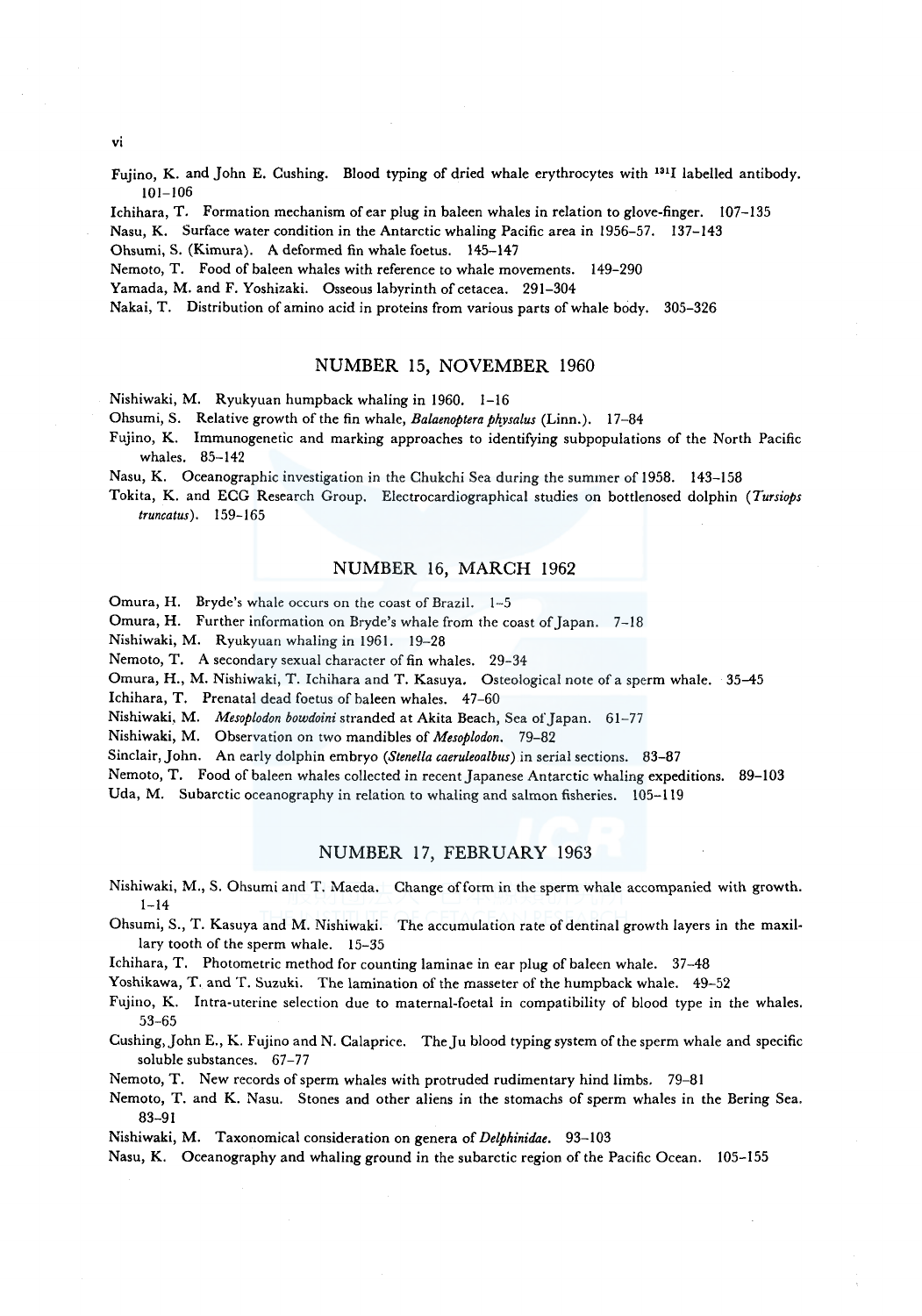Nemoto, T. Some aspects of the distribution of *Calanus cristatus* and *C. plumchrus* in the Bering and its neighbouring waters, with reference to the feeding of baleen whales. 157-170

Tsuyuki, H. and U. Naruse. Studies on the oil of black right whale in the northern Pacific Ocean. 171- 190

Yagi, T., M. Nishiwaki and M. Nakajima. A preliminary study on the method of time marking with leadsalt and tetracycline on the teeth of northern fur seal. 191-195

### NUMBER 18, MARCH 1964

Fujino, K. Fin whale subpopulations in the Antarctic whaling areas II, III and IV.  $1-27$ 

Ichihara, T. Prenatal development of ear plug in baleen whales. 29-48

Ohsumi, S. Examination on age determination of the whale. 49-88

Nemoto, T. School of badeen whales in the feeding areas. 89-110.

Okutani, T. and Nemoto, T. Squids as the food of sperm whales in the Bering Sea and Alaskan Gulf. 111-122

Ohsumi, S. Comparison of maturity and accumulation rate of corpora albicantia between the left and right ovaries in cetacea. 123-148

Omura, H. A systematic study of the hyoid bones in the baleen whales. 149-170

Nishiwaki, M. Revision of the article "Taxonomical consideration on genera of *Delphinidae"* in No. 17. 171-172

Tsuyuki, H. and U. Naruse. Studies on the lipids in brain of black right whale in the northern Pacific Ocean. 173-180

#### NUMBER 19, APRIL 1965

Ohsumi, S. Reproduction of the sperm whale in the north-west Pacific. 1-35

Kasuya, T. and T. Ichihara. Some informations on minke whales from the Antarctic. 37-43

Nemoto, T. and T. Kasuya. Foods of baleen whales in the Gulf of Alaska of the North Pacific. 45-51

Nishiwaki, M., M. Nakajima and T. Kamiya. A rare species of dolphin *(Stene/la attenuata)* from Arari, Japan. 53-64

Nishiwaki, M., T. Kasuya, T. Tobayama, T. Kamiya and M. Nakajima. *Feresa attenuata* captured at the Pacific Coast of Japan in 1963. 65-90

Nakajima, M. and M. Nishiwaki. The first occurrence ofa porpoise *(Electra electra)* in Japan. 91-104

Hosokawa, H. and T. Kamiya. Sections of the dolphin's head *(Stenella caeruleoalba).* 105-133

Ohsumi, S. A dolphin *(Stene/la caeruleoalba)* with protruded rudimentary hind limbs. 135-136

### NUMBER 20, SEPTEMBER 1966

Ohsumi, S. Sexual segregation of the sperm whale in the North Pacific. 1-16

Ichihara, T. Criterion for determining age of fin whale with reference *to* ear plug and baleen plate. 17- 82

Kasuya, T. Caryotype of a sei whale. 83-88

Kasuya, T. and S. Ohsumi. A secondary sexual character of the sperm whale. 89-94

Nishiwaki, M. and K. S. Norris. A new genus, *Peponocephala,* for the odontoceti cetacean species *Electra electra.* 95-l 00

Nishiwaki, M., M. Nakajima and T. Tobayama. Preliminary experiments for dolphin marking. 101- 107

Nemoto, T. *Thysanoessa* euphausiids, comparative morphology, allomorphosis and ecology. 109-155

Nasu, K. Fishery oceanographic study on the baleen whaling grounds. 157-210

Ichihara, T. and M. Nishiwaki. External measurements and weight of a southern elephant seal. 211-212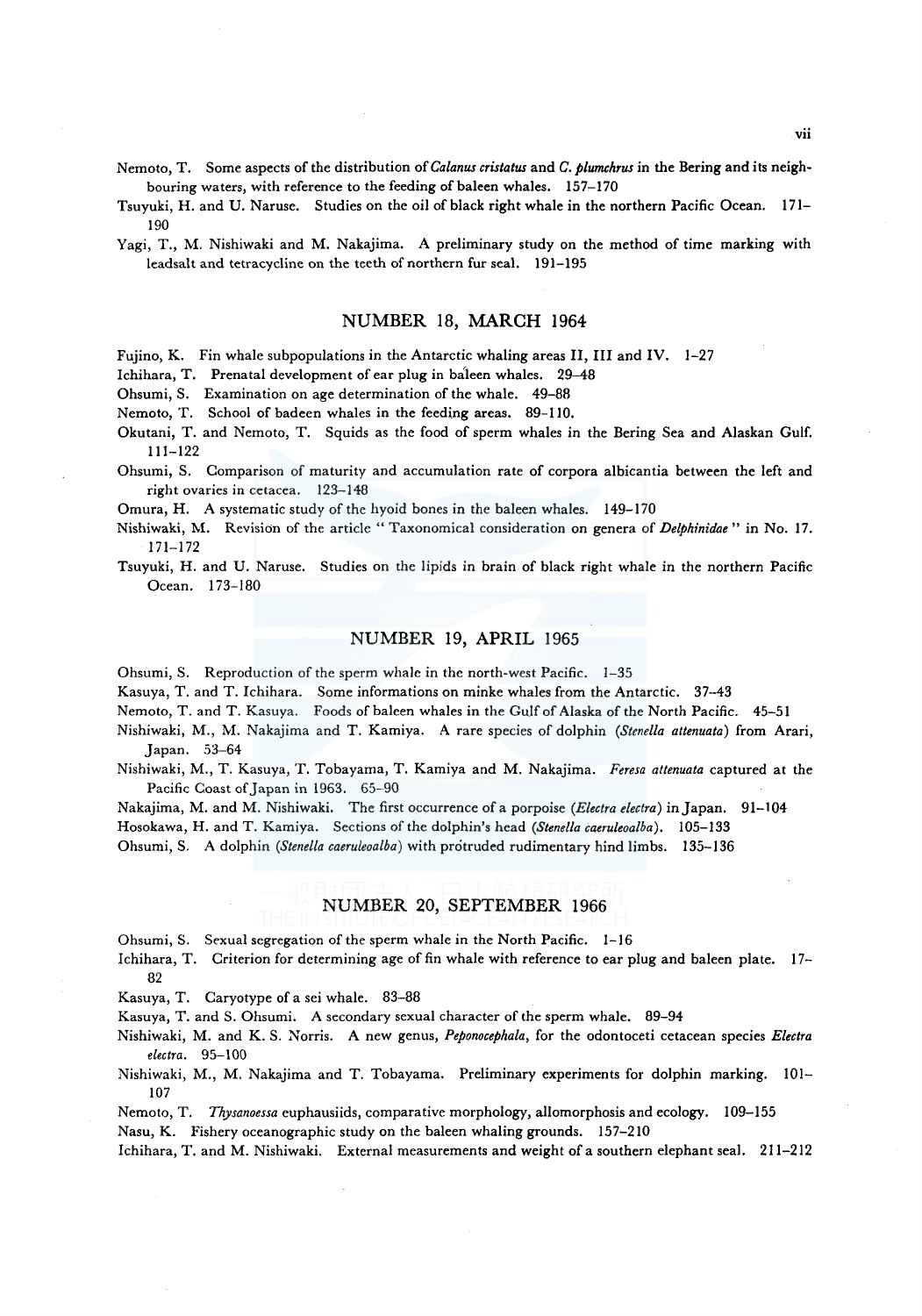Tsuyuki, H. and S. Itoh. Studies on the oils contained in blubber of a southern elephant seal. 213-221

#### NUMBER 21, JUNE 1969

Omura, H., S. Ohsumi, T. Nemoto, K. Nasu and T. Kasuya. Black right whales in the North Pacific. 1-78

Nishiwaki, M. and Y. Hasegawa. The discovery of the right whale skull in the Kisagata shell bed. 79-84 Ohsumi, S. Occurrence and rupture of varginal band in the fin, sei, and blue whales. 85-94

Hosokawa, H., S. lgarashi. T. Kamiya and K. Hirosawa. Morphological characteristics and myelinization of acoustic system in the dolphins *(Stene/la caeruleoalba).* 95-123

Mol, T. and P.J.H. van Bree. A short contribution to the history of whaling in Japan during the 17th century. 125-129

Tsuyuki, H. and S. ltoh. Fatty acid composition of finless porpoise oil. 131-135.

Tsuyuki, H. and S. Itoh. Fatty acid composition of many toothed pilot whale oil. 137-141

### NUMBER 22, JUNE 1970

Omura, H., T. lchihara and T. Kasuya. Osteology of pygmy blue whale with additional information on external and other characteristics. 1-27

Nishiwaki, M. and T. Kasuya. Recent record of gray whale in the adjacent waters of Japan and a consideration on its migration. 29-37

Kasuya, T. and D. W. Rice. Note on baleen plates and on arrangement of parasitic barnacles of gray whale. 39-43

Nishiwaki, M. and T. Kasuya. A Greenland right whale caught at Osaka Bay. 45-62

Nasu, K. and Y. Masaki. Some biological parameters for stock assessment of the Antarctic sei whale. 63-74

Ohsumi, S., Y. Masaki and A. Kawamura, Stock of the Antarctic minke whale. 75-125

Kawamura, A. Food of sei whale taken by Japanese whaling expeditions in the Antarctic season 1967 /68. 127-152

Nemoto, T. and K. I. Yoo. An amphipod, *Parathemisto gaudichaudii* as a food of the Antarctic sei whale. 153-158

Tobayama, T., S. Uchida and M. Nishiwaki. Twin foetuses from a blue white dolphin. 159-162

Machida, S. A sword-fish sword found from a North Pacific sei whale. 163-164

Tsuyuki, H. and S. ltoh. Fatty acid components of black right whale oil by gas chromatography. 165-170

# NUMBER 23, SEPTEMBER 1971

Ohsumi, S. Some investigations on the school structure of sperm whale. 1-25

Kawamura, A. Influence of chasing time to stomach contents of baleen and sperm whales. 27-36

Kasuya, T. Consideration of distribution and migration of toothed whales off the Pacific coast of Japan based upon aerial sighting record. 37-60

Omura, H. A comparison of the size of vertebrae among some species of the baleen whales with special reference to whale movements. 61-69

Omura, H., M. Nishiwaki and T. Kasuya. Further studies on two skeletons of the black right whale in the North Pacific. 71-81

Nishiwaki, M. and T. Kasuya. Osteological note of an Antarctic sei whale. 83-89

Hosokawa, H. and T. Kamiya. Some observations on the cetacean stomachs, with special considerations on the feeding habits of whales. 91-101

Lugassy, A. A., E. Korostoff and J. L. Rabinowits. Influence of incremental lines upon the compressive strength of sperm whale dentin. 103-110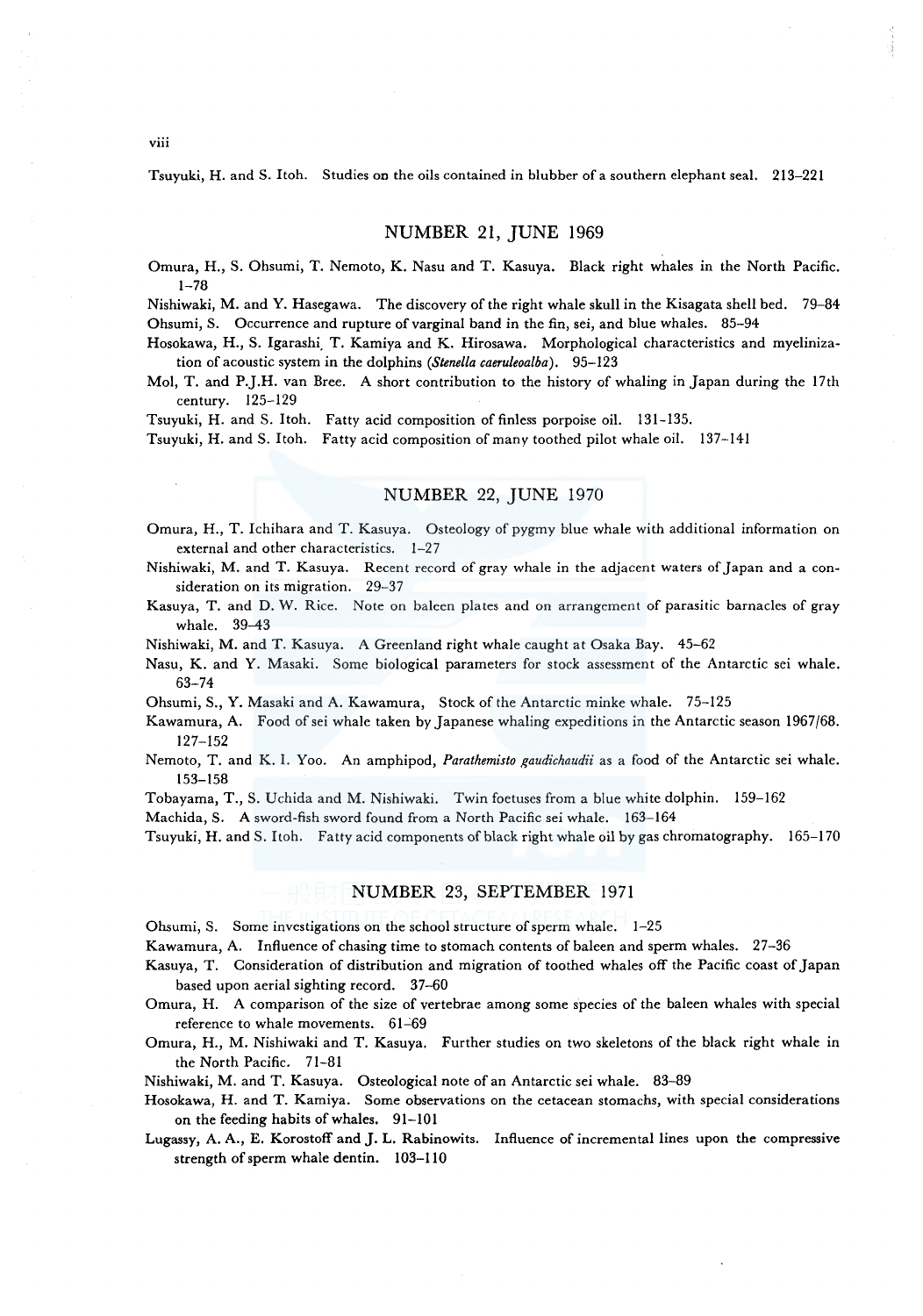Nishiwaki, M. and N. Oguro. Baird's beaked whales caught on the coast of Japan in recent 10 years. 111-122

Mizue, K., M. Nishiwaki and A. Takemura. The underwater sound of Ganges river dolphins *(Platanista gangetica).* 123-128

Kasuya, T. and M. Nishiwaki. First record of *Mesoplodon densirostris* from Formosa. 129-137

Kawamura, A. and K. Kashita. A rare double monster of dolphin, *Stenella caeruleoalba.* 139-140

Tsuyuki, H. and S. ltoh. Fatty acid components of Ganges river dolphin oil. 141-147

### NUMBER 24, NOVEMBER 1972

Omura, H. An osteological study of the Cuvier's beaked whale, *Ziphius cavirostris*, in the northwest Pacific. 1-34

Nishiwaki, M. and N. Oguro. Catch of the Cuvier's beaked whales off Japan in recent years. 35-41

Nishiwaki, M., T. Kasuya, K. Kureha and N. Oguro. Further comments of *Mesoplodor. gingkodens.* 43-56

Kasuya, T. Growth and reproduction of *Stenella caeruleoalba* based on the age determination by means of dentinal growth layers. 57-79

Kasuya, T. and N. Oguro. A new tagging method of dolphins. 81-85

Kasuya, T. Some informations on the growth of the Ganges dolphin with a comment on the Indus dolphin. 87-108

Kasuya, T. and A.K.M. Aminul Haque. Some informations on the distribution and seasonal movement of the Ganges dolphin. 109-115

Tsuyuki, H. and S. Itoh. Fatty acid component of various blubber oil of Ganges River dolphin. 117-125

Naito, Y. and M. Nishiwaki. The growth of two species of the harbour seal in the adjacent waters of Hokkaido. 127-144

lchihara, T. and K. Yoshida. Diving depth of northern fur seals in the feeding time. 145-148

## NUMBER 25, SEPTEMBER 1973

- Kasuya, T. Systematic consideration of recent toothed whales based on the morphology of tympanoperiotic bone. 1-103
- Omura, H. A review of pelagic whaling operations in the Antarctic based on the effort and catch data in 10° squares of latitude and longitude. 105-203
- Nasu, K. Results of whale sighting by Chiyoda Maru No. 5 in the Pacific sector of the Antarctic and Tasman Sea in the 1966/67 season. 205-217
- Kawamura, A. Food and feeding of sei whale caught in the waters south of 40°N in the North Pacific. 219-236

Ohsumi, S. Find of marlin spear from the Antarctic minke whales. 237-239

- Seki, Y. An anatomical study on the lower extension of the dorasl vagal nucleus to the upper cervical cord in the sperm whale. 241-249
- Tobayama, T., M. Nishiwaki and H. C. Yang. Records of the Fraser's Sarawak dolphin *(Lagmodelphis hosei)* in the western North Pacific. 251-263

Miyazaki, N., T. Kusaya and M. Nishiwaki. Food of *Stenella caeruleoalba.* 265-275

Nishiwaki, M. Possible vestigial teats of killer whale. 277-278

Williamson, G. R. Counting and measuring baleen and ventral grooves of whales. 279-292

Tsuyuki, H. and S. ltoh. Fatty acid component of blubber oil of Amazon River dolphin. 293-299

Naito, Y. Comparison in colour pattern of two species of harbour seal in adjacent waters of Hokkaido. 301-310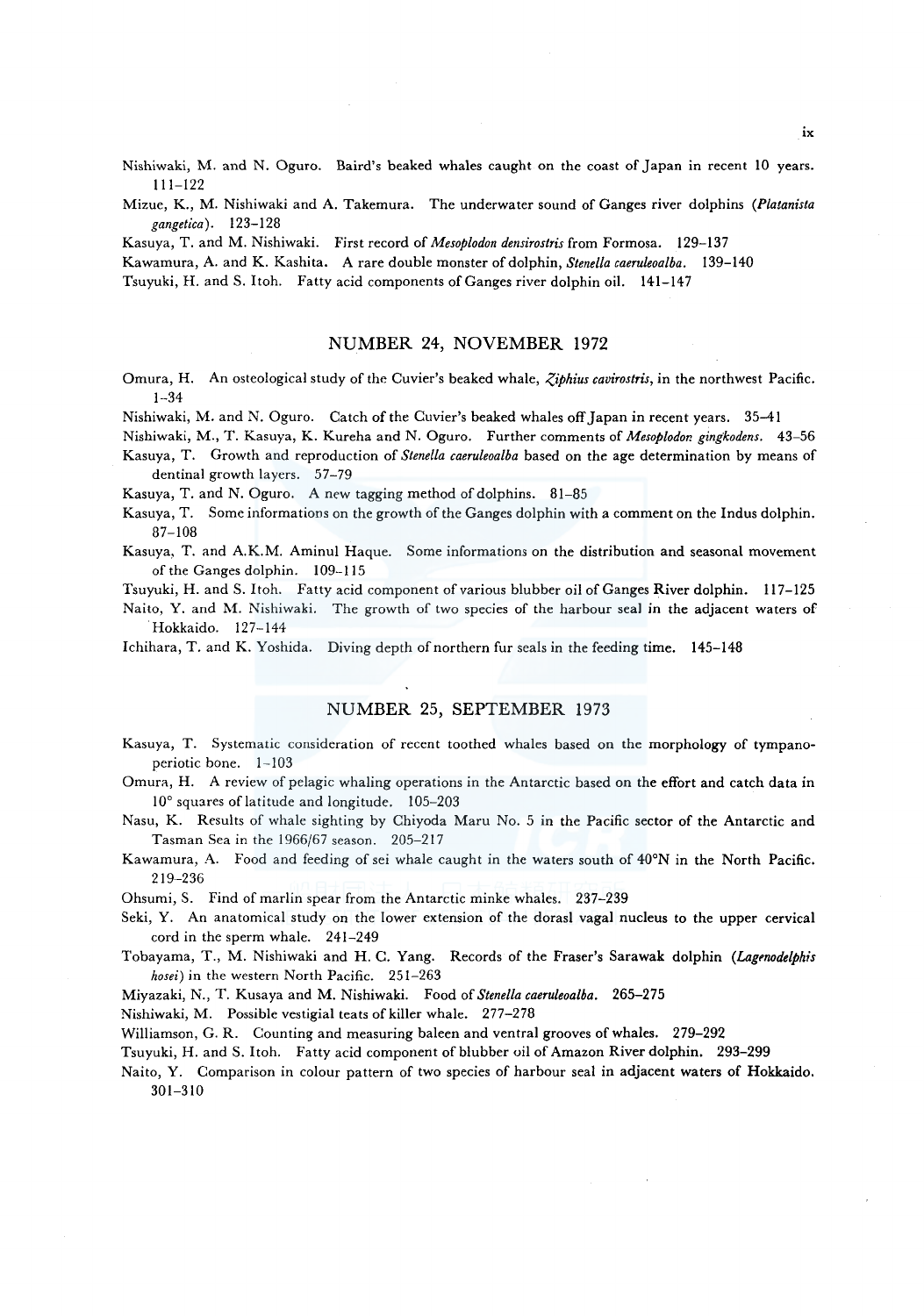#### NUMBER 26, NOVEMBER 1974

Omura, H. Possible migration route of the gray whale on the coast of Japan. 1-14

Satake, Y. and H. Omura. A txonomic study of the minke whale in the Antarctic by means of hyoid bone. 15-24

Kawamura, A. Food and feeding ecology in the southern sei whale. 25-144

McCann, C. Body scarring on cetacea-odontocetes. 145-155

- Kasuya, T., N. Miyazaki and W. H. Dawbin. Growth and reproduction of *Stene/la attenuata* in the Pacific coast of Japan. 157-226
- Miyazaki, N., T. Kasuya and M. Nishiwaki. Distribution and migration of two species of *Stene/la* in the Pacific coast of Japan. 227-243

Kamiya, T. and P. Pirlot. Brain morphogenesis in *Stene/la coeruleoalba.* 245-253

Castello, H. P., A. P. Tomo and J. S. Panizza. First Antarctic record of a killer whale stranding. 255-258

Kamiya, T. and N. Miyazaki. A malformed embryo of *Stenella coeruleoalba.* 259-263

Kamiya, T. and F. Yamasaki. Organ weights of *Pontoporia b/ainuillei* and *P/atanista gangetica* (Platanistidae). 265-270

Machida, S. Surface temperature field in the Crozet and Kerguelen whaling grounds. 271-287

Machida, S. The voyage of the Konan Maru No. 16 to the Antarctic whaling grounds. 289-302

Itoh, S. and H. Tsuyuki. Fatty acid component of different blubber oil of finless porpoise. 303-306

Itoh, S. and H. Tsuyuki. Fatty acid component of Senegal manatee fats. 309-311

Naito, Y. The hyoid bones of two kinds of harbour seals in the adjacent waters of Hokkaido. 313-320

### NUMBER 27, SEPTEMBER 1975

Omura, H. Osteological study of the minke whale from the Antarctic. 1-36

Williamson, G. R. Minke whales off Brazil. 37-59

Kawamura, A. A consideration on an available source of energy and its cost for locomotion in fin whales with special reference to the seasonal migrations. 61-79

Kasuya, T. and M. Nishiwaki. Recent status of the population of lndus dolphin. 81-94

Kasuya, T. Past occurrence of *Globicephala melaena* in the western North Pacific. 95--108

McCann, C. A study of the genus *Berardius* Duvernoy. 111-137

Nishiwaki, M. and K. Kureha. Strange organ in the anal region of the finless porpoise. 139-140 Machida, S. Distribution of sperm whale catches in the southern Indian Ocean. 141-159

# NUMBER 28, OCTOBER 1976

Kawamura, A. and Y. Satake. Preliminary report on the geographical distribution of the Bryde's whale in the North Pacific with special reference to the structure of the filtering apparatus. 1-35

Pivorunas, A. A mathematical consideration on the function of baleen plates and their fringes. 37-55

Omura, H. and T. Kasuya. Additional information on skeleton of the minke whale from the Antarctic. 57-68

Omura, H. A skull of the minke whale dug out from Osaka. 69-72

Kasuya, T. Reconsideration of life history parameters of the spotted and striped dolphins based on cemental layers. 73-106

McCann, C. Notes on the foetal skull of *Mesoplodon stejnegeri.* 107-117

Gianuca, N. M. and H.P. Castello. First record of the southern bottlenose whale, *Hyperoodon planifrons*  from Brazil. 119-126

Brownell, R. L. Jr., L. A. Aguayo and N. D. Torres. A Shepherd's beaked whale, *Tasmacetus shepherdi,* from the eastern South Pacific. 127-128

Brownell, R. L. Jr. and R. Praderi. Records of the delphinid genus *Stene/la* in western South Atlantic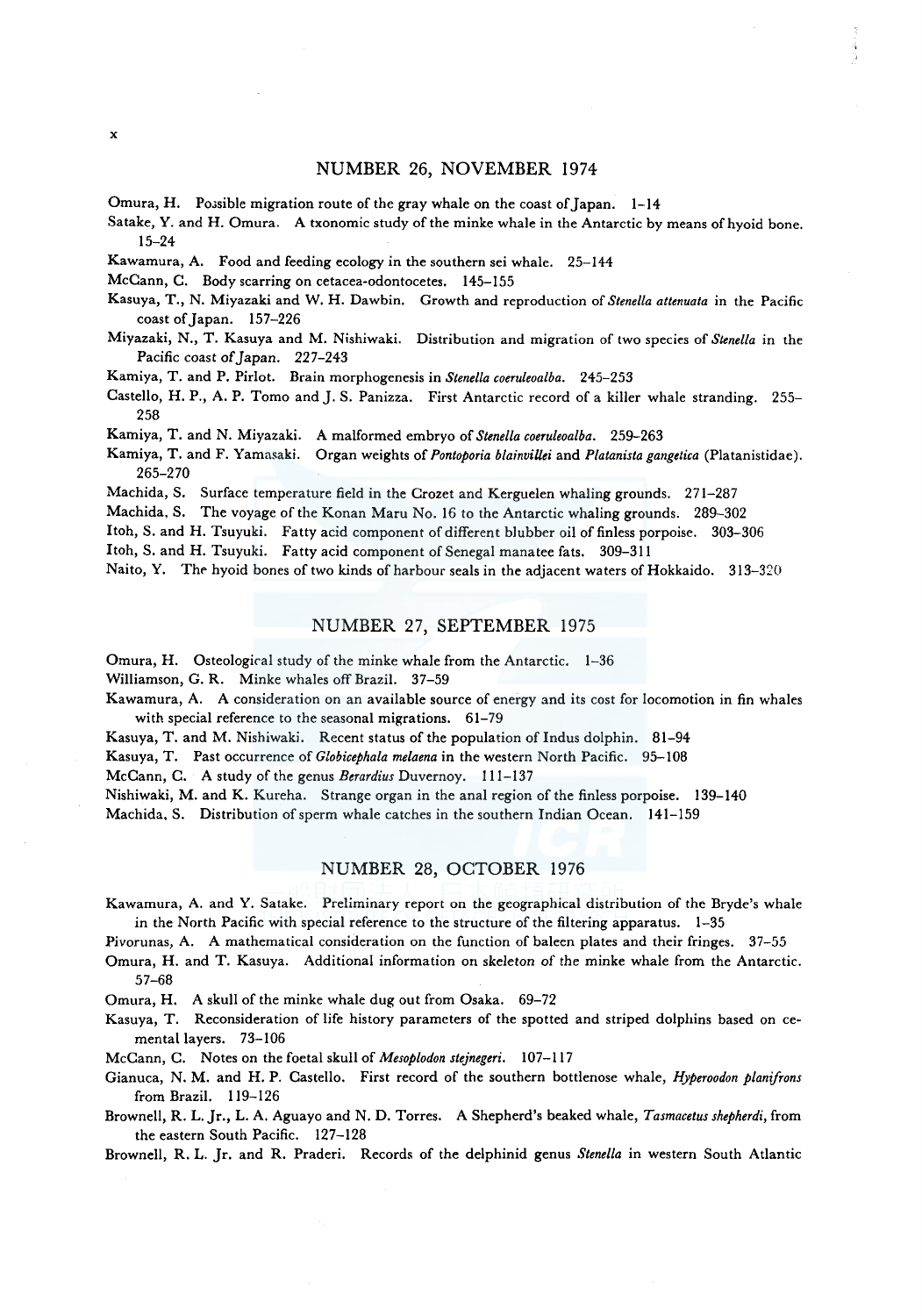waters. 129-135

- Yamasaki, F., H. Satomi and T. Kamiya. An observation on the papillary projections at the lingual margin in the striped dolphin. 137-140
- Kasuya, T. and N. Miyazaki. An observation of epimeletic behavior of *Lagenorhyncus obliquidens.* 141- 143
- Kawakami, T. Squids found in the stomach of sperm whales in the northwestern Pacific. 145-151
- Leung, Y. M. Life cycle of *Gvamus scammoni* (Amphipoda: Cyamidae), ectoparasite of gray whale, with a remark on the associated species. 153-160
- Kagei, N., T. Tobayama and Y. Nagasaki. On the helminthum of Franciscana, *Pontoporia blainvillei.*  161-166
- Tsuyuki, H. and S. Itoh. Fatty acid component of lipid of *Euphausia superba.* 167-174
- Naito, Y. The occurrence of the phocid seals along the coast of Japan and possible dispersal of pups. 175- 185
- Naito, Y. and M. Oshima. The variation in the development of pelage of the ribbon seal with reference to the systematics. 187-197

### NUMBER 29, DECEMBER 1977

Kasuya, T. Age determination and growth of the Baird's beaked whale with a comment on the feta! growth rate. 1-20

Miyazaki, N. On the growth and reproduction of *Stene/la coeruleoalba* off the Pacific coast of Japan. 21-48

Kawamura, A. On the food of Bryde's whales caught in the South Pacific and Indian Oceans. 49-58

- Herman, L. M. and R. C. Antinoja. Humpback whales in the Hawaiian breeding waters: population and pod characteristics. 59-85
- Aminul Haque, A.K.M., M. Nishiwaki, T. Kasuya and T. Tobayama. Observations on the behaviour and other biological aspects of the Ganges susu, *Platanista gangetica.* 87-94
- Yamasaki, F., S. Komatsu and T. Kamiya. A comparative morphology of anal tonsils in Platanistidae. 95-100
- Nemoto, T., R. L. Brownell, Jr. and T. Ishimaru. *Coconeis* diatom on the skin of Franciscana. 101-105
- Castello, H.P. Food of a killer whale: Eagle sting-ray, *Myliobatis* found in the stomach of a stranded *Orcinus orca.* 107-111
- Nishiwaki, M. and A. Sasao. Human activities disturbing natural migration routes of whales. 113-120
- Yoshida, K., N. Baba, M. Oya and K. Mizue. On the formation and regression of corpus luteum in the northern fur seal ovaries. 121-128
- Abe, H., Y. Hasegawa and K. Wada. A note on the air-sac of ribbon seal. 129-135
- Kawamura, A. and T. Furuno. On the northern extremes of pack ice observed by whaling vessels in the summer of the Antarctic seasons 1957/58-1962/63. 137-141

### NUMBER 30 DECEMBER 1978

Kasuya, T. The life history of Dall's porpoise with special reference to the stock off the Pacific coast of Japan. 1-64

Miyazaki, N. and M. Nishiwaki. School structure of the striped dolphin off the Pacific coast of Japan. 65-116

- Clarke, R., A. Aguayo L. and S. B. de! Campo. Whale observation and whale marking off the coast of Chile in 1964. 117-178
- Miyazaki, N. and S. Wada. Observation of cetacea during whale marking cruise in the western tropical Pacific, 1976. 179-196

Goodall, R. N. P. Report on the small cetaceans stranded on the coasts of Tierra de! Fuego. 197-232 Miyazaki, N. and S. Wada. Fraser's dolphin, *Lage1zodelphis hosei* in the western North Pacific. 231-244 Nemoto, T. Humpback whales observed within the continental shelf waters of the eastern Bering Sea.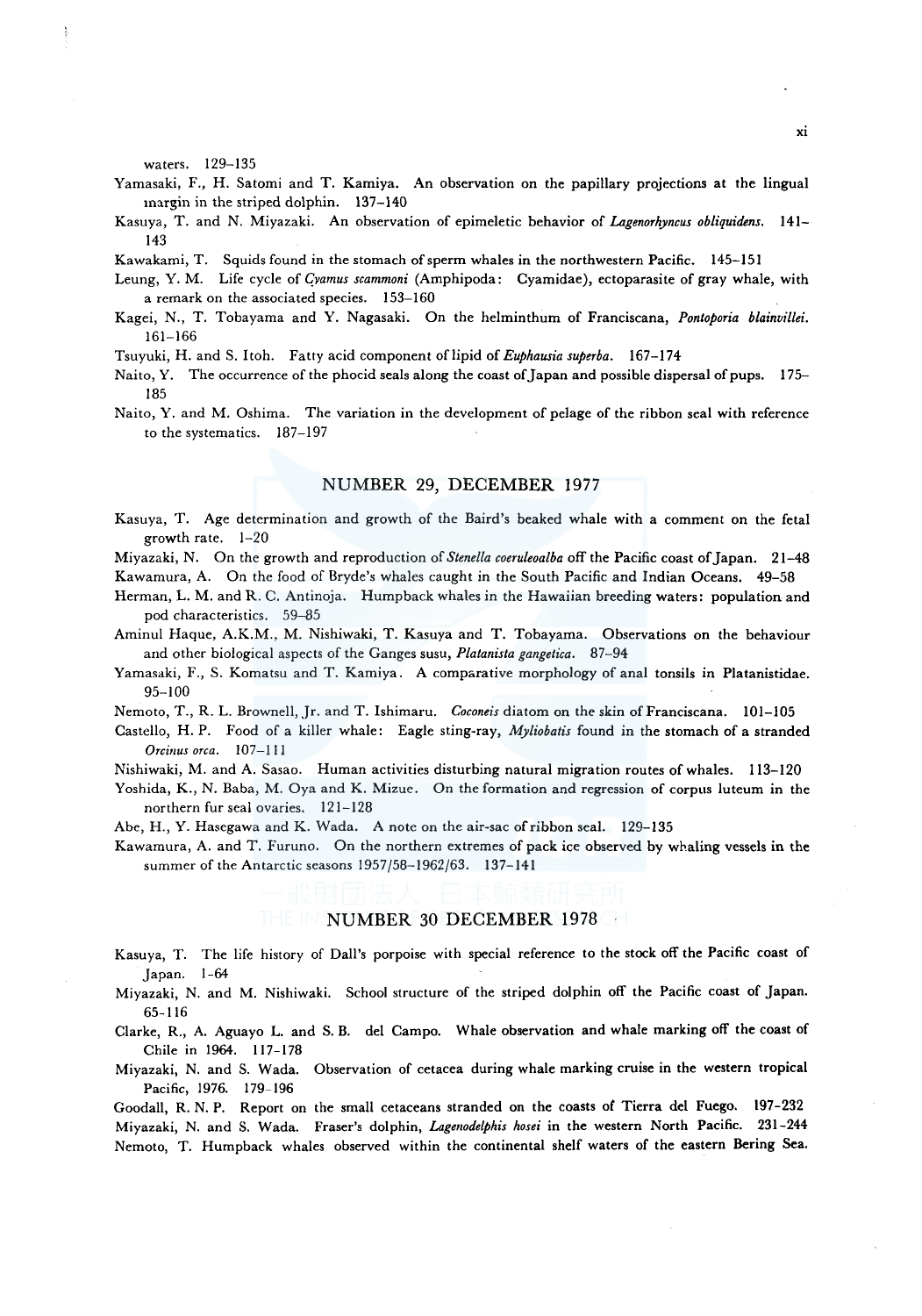#### 245-247

- Yamamoto, Y. and H. Hiruta. Stranding of a black right whale at Kumomi, southwestern coast of Izu Peninsula. 249-251
- Klima, M. Comparison of early development of sternum and clavicle in striped dolphin and in humpback whale. 253-269
- Omura, H. Preliminary report on morphological study of pelvic bones of the minke whale from the Antarctic. 271-279
- Kamiya, T., F. Yamasaki and S. Komatsu. A note on the parathyroid glands of Ganges susu. 281-284
- Yamasaki, F., S. Komatsu and T. Kamiya. Taste buds in the pits at the posterior dorsum of the tongue of *Stenella coeruleoalba.* 285-290
- Kawamura, A. On the baleen filter area in the South Pacific Bryde's whales. 291-300
- Kasuya, T. and M. Nishiwaki. On the age characteristics and anatomy of the tusk ol *Dugong dugon.*  301-310
- Kagei, N., K. Asano and M. Kihata. On the examination against the parasites of Antarctic krill, *Euphausia superba.* 311-313

### NUMBER 31, DECEMBER 1979

Kasuya, T. and K. Kureha. The population of finless porpoise in the Inland Sea of Japan. 1-44

- Kasuya, T. and R. L. Brownell Jr. Age determination, reproduction, and growth of Frnaciscana dolphin, *Po11toporia blainvillei.* 45-67
- Jurasz, C. M. and V. P. Jurasz. Feeding modes of the humpback whale, *Megaptera novaeangliae,* in southeast Alaska. 69-83
- Omura, H. and T. Kasuya. A skull of baleen whale dredged from the Inland Sea of Japan. 85-92
- Kamiya, T., T. Tobayama and M. Nishiwaki. Epidermal cyst in the neck of a killer whale. 93-94
- Major, P. F. An aggressive encounter between a pod of whales and billfish. 95-96
- Kato, H. Carotenoid colored minke whale from the Antarctic. 97-99
- Kato, H. Unusual minke whale with deformed jaw. 101-103
- Naito, Y. and S. Konno. The post breeding distributions of ice-breeding harbour seal *(Phoca largha)*  and ribbon seal *(Phoca fasciata)* in the southern sea of Okhotsk. 105-119
- Naito, Y. A record of the bearded seal wandering with special reference to the wandering speed. 121-123
- Miyazaki, N., K. Itano, M. Fukushima, S. Kawai and K. Honda. Metals and organochlorine compounds in the muscle of dugong from Sulawesi Island. 125-128
- Kamiya, T., S. Uchida and T. Kataoka. Organ weights of *Dugong dugon.* 129-132
- Nishiwaki, M., T. Kasuya, N. Miyazaki, T. Tobayama and T. Kataoka. Present ditribution of the dugong in the world. 133-141

### NUMBER 32, DECEMBER 1980

Kawamura, A. Food habits of the Bryde's whales taken in the South Pacific and Indian oceans. 1-23 Omura, H. Morphological study of pelvic bones of the minke whale from the Antarctic. 25-37

Hohn, A. A. Age determination and age related factors in the teeth of western North Atlantic bottlenose dolphins. 39-66

- Yonekura, M., S. Matsui and T. Kasuya. On the external characters of *Globicephala macrorhynchus* off Taiji, Pacific coast of Japan. 67-95
- Nemoto, T., P. B. Best, K. Ishimaru and H. Takano. Diatom films on whales in South African waters. 97-103

Kamiya, T. and P. Pirlot. Brain organization in *Platanista gangetica.* 105-126

Yamasaki, F., S. Komatsu and T. Kamiya. A comparative morphological study on the tongues of manatee and dugong (Sirenia). 127-144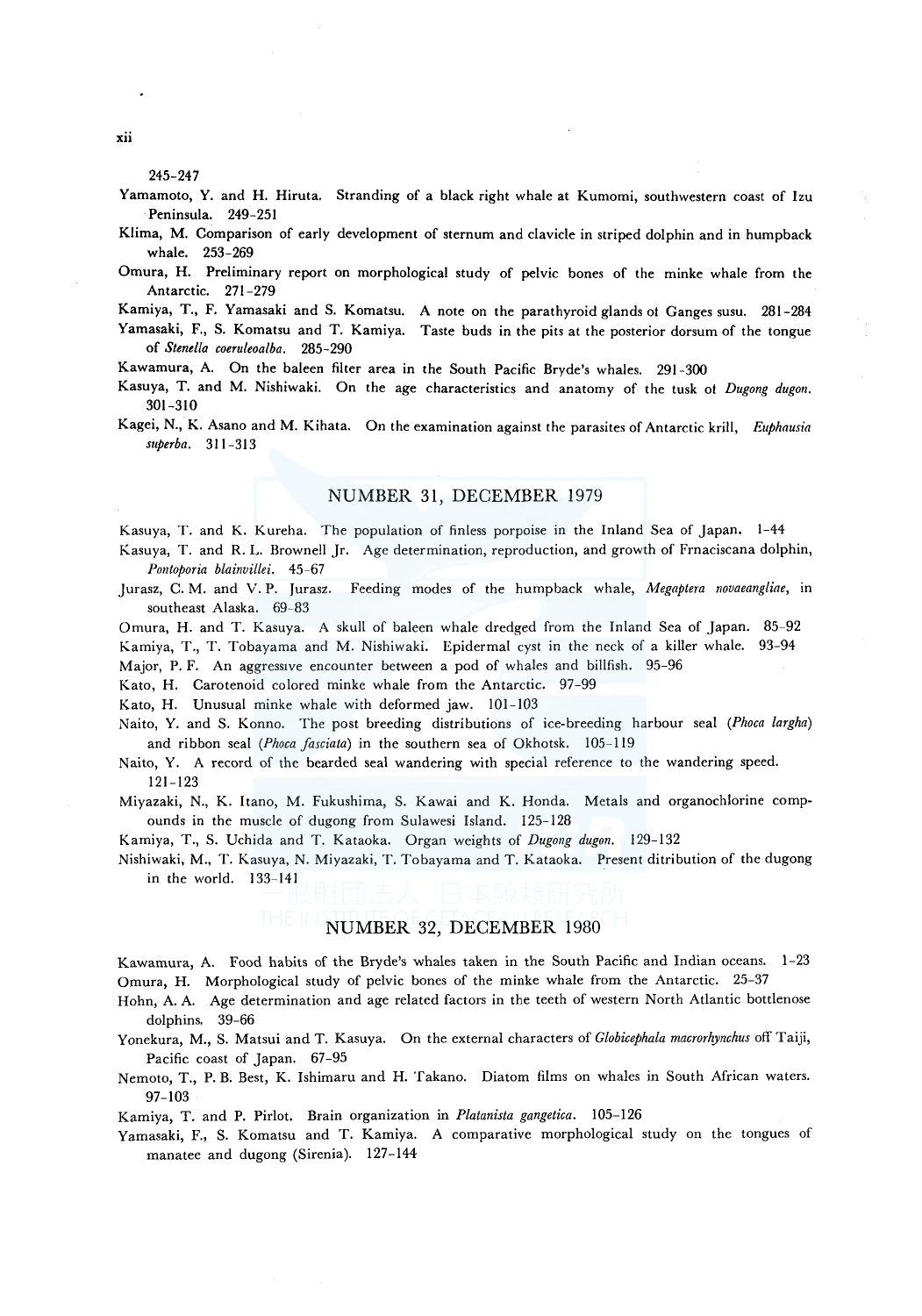Casinos, A. and J. Bou. On a massive stranding of short-finned pilot whale, *Globicephala macrorhynchus*  Gray, 1846, on Margarita Island (Venezuela). 145-148

Mermoz, J. F. A brief report on the behavior of commerson's dolphin, *Cephalorhynchus commersonii,* in Patagonian shores. 149-154

Kawamura, A. A review of food of balaenopterid whales. 155-198

Kawakami, T. A review of sperm whale food. 199-218

#### NUMBER 33, DECEMBER 1981

Omura, H., T. Kasuya, H. Kato and S. Wada. Osteological study of the Bryde's whale from the central South Pacific and eastern Indian Ocean. 1-26

Miyazaki, N., Y. Fujise and T. Fujiyama. Body and organ weight of striped and spotted dolphins off the Pacific coast of Japan. 27-67

Yamasaki, F. and T. Kamiya. The stomach of the Boutu, *Inia geoffrensis*: comparison with those of other Platanistids. 69-81

Watkins, W. A. Activities and underwater sounds of fin whales. 83-117

Omura, H. and Y. Takahashi. A pygmy sperm whale stranded at Tokaimura, Ibaragi, Japan. 119-124

Aguilar, A., L. Jover and E. Grau. Some anomalous dispositions of the Jacobson's organ in the fin whale. 125-126

Kamiya, T., N. Miyazaki and S. Shiraga. First case of dicephaly in Odontoceti. 127-129

Ohtaishi, N. and M. Yoneda. A thirty four years old male Kuril seal from Shiretoko Pen., Hokkaido. 131-135

#### NUMBER 34, DECEMBER 1982

Sergeant, D. E. Mass strandings of toothed whales (Odontoceti) as a population phenomenon. 1-47 Nishiwaki, M. The mandible of bowhead in Kathmandu. 49-57

Kawamura, A. Food habits and prey distributions of three rorqual species in the North Pacific Ocean. 59-91

Zhou, K. Classification and phylogeny of the superfamily Platanistoidea, with notes on evidence of the monophyly of the cetacea. 93-108

Nishiwaki, M. and T. Tobayama. Morphological study of the hybrid between tursiops and pseudorca. 109-121

Kato, H. Food habits of largha seal pups in the pack ice area. 123-136

Nishiwaki, M., M. Yamaguchi, S. Shakita, S. Uchida and T. Kataoka. Recent survey on the distribution of the African manatee. 137-147

# NUMBER 35, MARCH 1984

Lowry, L. F. and K. J. Frost. Foods and feeding of bowhead whales in western and northern Alaska. 1-16 Singarajah, K. V. Observations on the occurrence and behaviour of minke whales off the coast of Brazil. 17-38

Kato, H. Observation of tooth scars on the head of male sprem whale, as an indication of intra-sexual fightings. 39-46

Seki, Y. Anatomical studies on the cell column located closely medial to the nucleus of the spinal root of the trigeminal nerve in the sperm and the pygmy sperm whales. 47-56

Kasuya, T. and S. Matsui. Age determination and growth of the short-finned pilot whale off the Pacific coast of Japan. 57-91

Miyazaki, N., L. L. Jones and R. Beach. Some observations on the schools of *dalli-* and *truei-type* Dall's porpoise in the northwestern Pacific. 93-105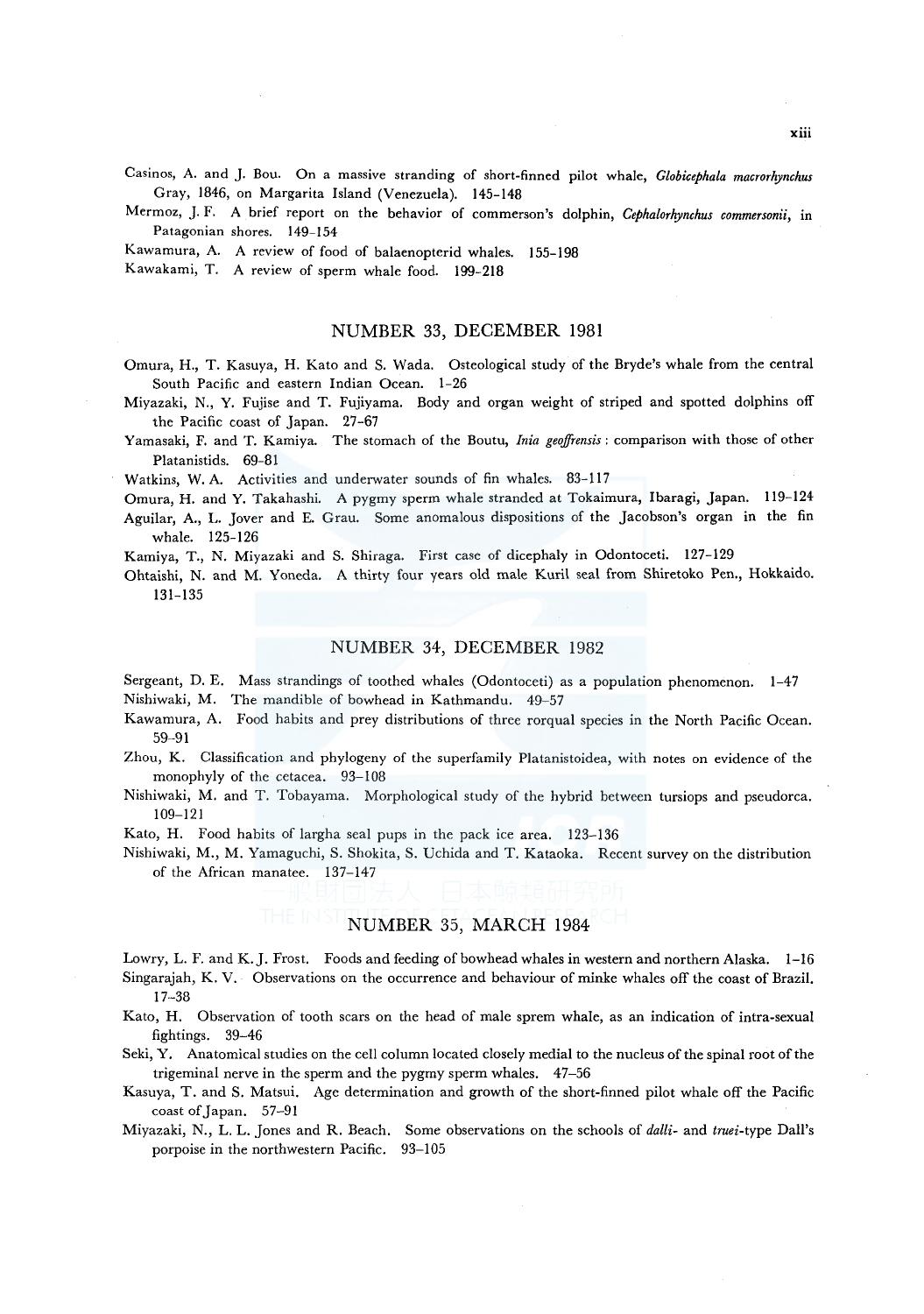Kasuya, T. and L. L. Jones. Behaviour and segregation of the Dall's porpoise in the northwestern North Pacific. 107-128

Leatherwood, S., R.R. Reeves, A.E. Bowles, B.S. Stewart and K.R. Goodrich. Distribution, seasonal movements and abundance of Pacific white-sided dolphins in the eastern North Pacific. 129-157

Fordyce, R. E., R. H. Mattlin and J. M. Dixon. Second record of spectacled porpoise from subantarctic Southwest Pacific. 159-164

Yamasaki, F. and K. Kito. A morphological note of the intestine of the Boutu, with emphasis on its length and ileo-colic transition compared with other Platanistids. 165-172

Zhou, K., M. Zhou and Z. Zhao. First discovery of a tertiary Platanistoid fossil from Asia. 173-181

Omura, H., M. Shirakihara and H. Ito. A pygmy sperm whale accidentally taken by drift net in the North Pacific. 183-193

Furuta, M. Note on a gray whale found in the Ise Bay on the Pacific coast of Japan. 195-197

Appendix Measurements of body proportion of the pygmy blue whale, left by The Late Dr Tadayoshi Ichihara. 199-203

### NUMBER 36, MARCH 1985

Best, P. B. External characters of southern minke whales and the existence of a diminutive form. 1-33

Marsh, H. Observations on the ovaries of an isolated minke whale: evidence for spontaneous sterile ovulation and structure of the resultant corpus. 35-39

D'Vincent, C. G., R. M. Nilson and R. E. Hanna. Vocalization and coordinated feeding behavior of the humpback whale in southeastern Alaska. 41-47

Seki, Y. Anatomical observations on the lower brain stem of the right whale. 49-87

- Kito, K. and F. Yamasaki. Duodenal portion of the hepato-pancreatic duct of the Boutu, *Inia geoffrensis.*  89-95
- Crespo, E. A., G. Pagnoni and S. N. Pedraza. Structure of a long-finned pilot whale school stranded in Patagonia. 97-106
- Kasuya, T. Effect of exploitation on reproductive parameters of the spotted and striped dolphins off the Pacific coast of Japan. 107-138
- Kasuya, T. and S. Shiraga. Growth of Dall's porpoise in the western north Pacific and suggested geographical growth differentiation. 139-152

Brownell, R. L. Jr. and R. Praderi. Distribution of Commerson's dolphin, *Cephalorhynchus commersonii,* and the rediscovery of the type of *Lagenorhynchus floweri*. 153-164

Pinedo, M. C. A note on a stranding of the humpback whale on the southern coast of Brazil. 165-168

### NUMBER 37, MARCH 1986

Ohsumi, S. Yearly change in age and body length at sexual maturity of a fin whale stock in the eastern North Pacific. 1-16.

Ohsumi, S. Earplug transition phase as an indicator of sexual maturity in female Antarctic minke whales. 17-30.

Simmons, M. L. and H. Marsh. Sightings of humpback whales in Great Barrier Reef waters. 31-46.

Horwood, J. W. The lengths and distribution of Antarctic sei whales. 47-60.

Kasuya, T. Distribution and behavior of Baird's beaked whales off the Pacific coast of Japan. 61-83.

Kasuya, T., T. Tobayama, T. Saiga and T. Kataoka. Perinatal growth of delphinoids: information from aquarium reared bottlenose dolphins and finless porpoises. 85-97.

Yabu, H. and H. Ogi. Chromosome number of two color types of the Dall's porpoise. 99-102.

Reiner, F. First record of Sowerby's beaked whale from Azores. 103-107.

Lichter, A. A. Records of beaked whales (Ziphiidae) from the western South Atlantic. 109-127.

Scarff,J. E. Occurrence of the barnacles *Coronula diadema, C. reginae* and *Cetopirus complanatus* (Cirripedia) on right whales. 129-153.

xiv